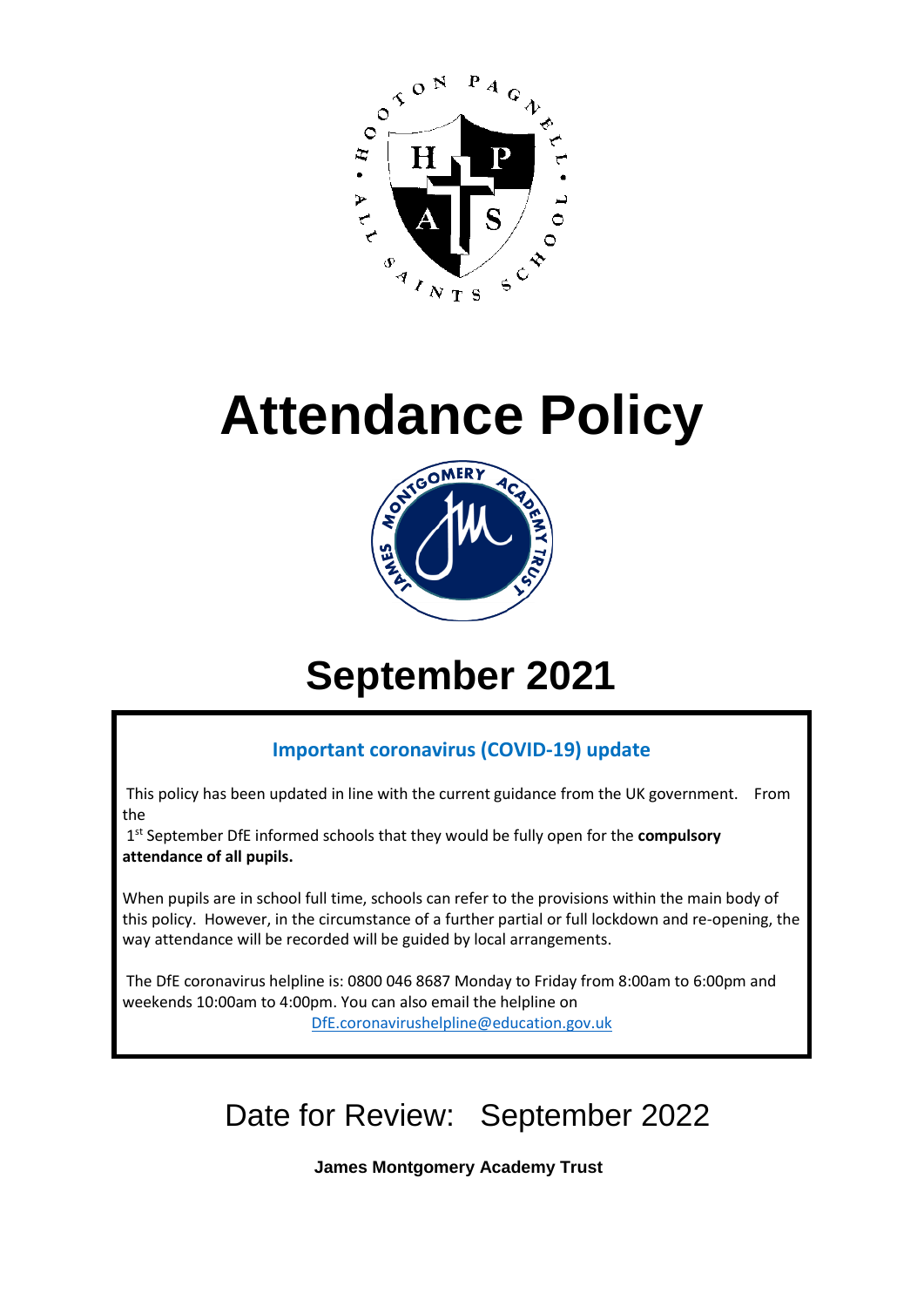#### **Statement of intent**

The James Montgomery Academy Trust (thereafter referred to as JMAT) believes that in order to facilitate teaching and learning, good attendance is essential. Pupils cannot achieve their full potential if they do not regularly attend school.

JMAT is committed to following the framework set in Section 7 of the Education Act 1996, which states that:

"*The parent of every child of compulsory school age shall cause him/her to receive efficient full-time education suitable:-*

- *(a) To age, ability and*
- *(b) To any special educational needs he/she may have*

Hooton Pagnell All Saints Church of England Primary School and the JMAT are committed to providing an education of the highest quality for all pupils and endeavour to provide an environment where all pupils feel valued and welcome. Parents and pupils play a part in making our school so successful. Every child has a right to access the education to which he/she is entitled by law. We actively promote 100% attendance and will use a variety of weekly, termly and annual awards to promote good attendance and punctuality.

The whole school community – pupils, parents and carers, teaching and support staff and school governors – have a responsibility for ensuring good school attendance and have important roles to play. The purpose of the policy is to clarify everyone's part in this.

For children to take full advantage of the educational opportunities offered it is vital that they are on time every day unless the absence is unavoidable. High attainment, confidence with peers and staff, future aspirations and future careers depend on good attendance. The routines that children develop around attendance and punctuality are the same as the expectations of any future employer, therefore setting good patterns of attendance/punctuality in education prepares children for the world of work.

#### **Good Attendance is important because:**

- Statistics show a direct link between under-achievement and absence below 95%
- Good attendance and punctuality are vital for success at school and to establish positive life habits necessary for future success.
- Good attendance and punctuality minimise the risks of pupils conducting anti-social behaviour or becoming victims or perpetrators of crime or abuse.
- Regular attendance encourages children to build friendships and develop social groups, working together as a whole team, sharing ideas and developing life skills.
- Children's social skills are similarly enhanced by regular attendance (linking into the personal development of pupils).
- Non-attenders will not only miss out on essential learning but also other social events taking place (linking into the personal development of pupils).
- Regular attenders make better progress, both socially and academically
- Regular attenders are more successful in transferring between primary school, secondary school, higher education, employment and training.

#### **School Attendance Lead: Laura Carr**

#### **Named Safeguarding Governor: Ian Hutchinson**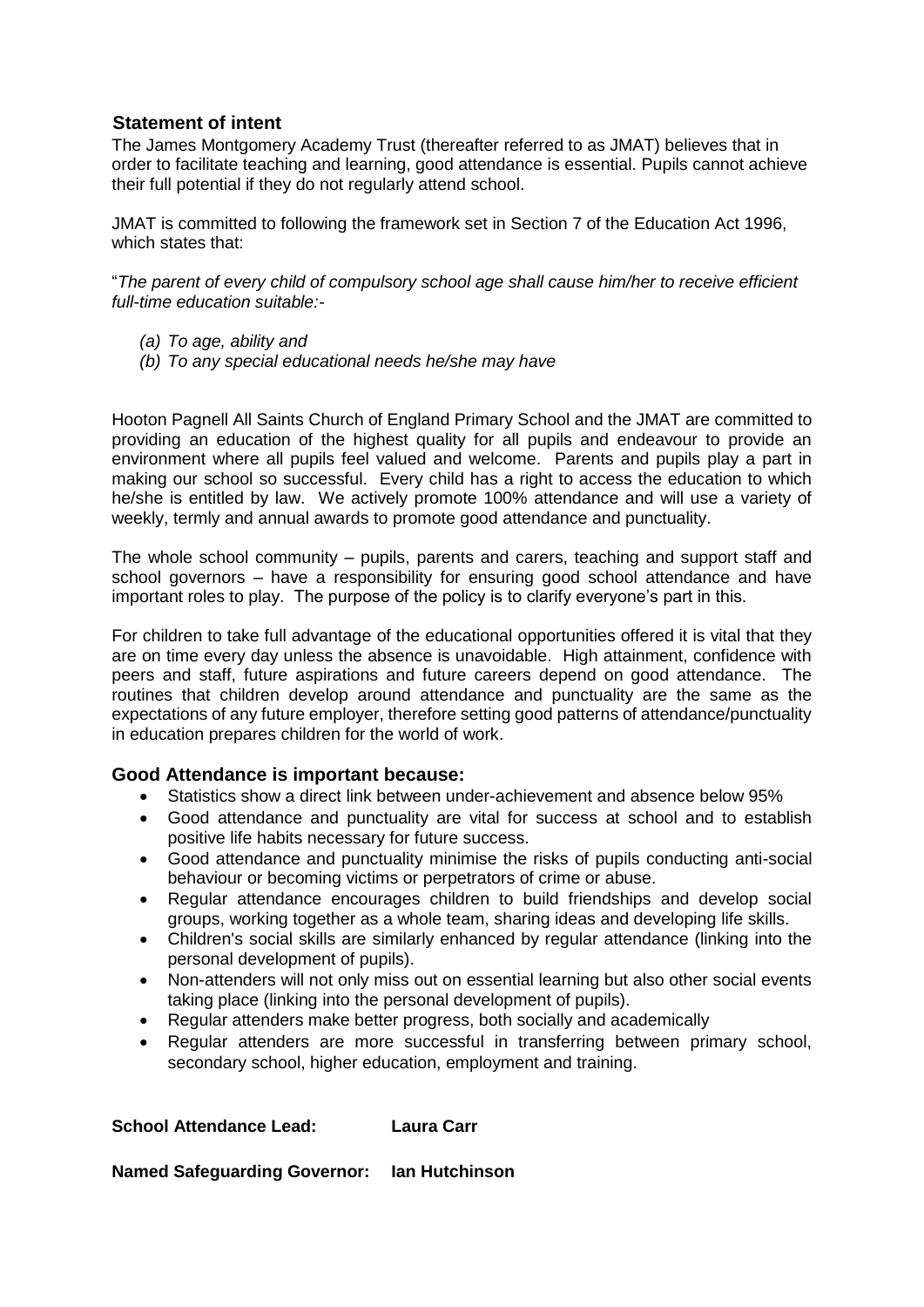#### **Legal Framework**

This policy has due regard to legislation, including, but not limited to, the following:

- Education Act 1996
- Children Act 1989
- Equality Act 2010
- Education (Pupil Registration) (England) Regulations 2006 (as amended)
- Children (Performances and Activities) (England) Regulations 2014
- Children and Young Persons Act 1963
- Keeping Children Safe in Education 2020
- Children Missing Education 2016
- Education and Inspections Act 2006
- Coronavirus Act 2020

This policy also has regard to non-statutory DfE guidance, including, but not limited to, the following:

- DfE (2019) 'School Attendance'
- DfE (2015) 'Child performance and activities licensing legislation in England'
- DfE (2015) 'Supporting Pupils with Medical Conditions
- DfE (2019) 'A guide to Absence Statistics'
- DfE (2020) Guidance for full opening: schools

#### **Roles and Responsibilities**

#### **The Local Governing Body (LGB)**

The Local Governing Body (LGB) has overall responsibility for the implementation of the Attendance Policy and procedures of JMAT in its schools. They have the overall responsibility for ensuring that the attendance policy, as written, does not discriminate on any grounds, including, but not limited to, ethnicity/national origin, culture, religion and gender,

#### **The Headteacher**

The Headteacher is responsible for the day-to-day implementation and management of the Attendance (pupils) Policy and procedures of the school and only the Headteacher can authorise absence using a consistent approach. **The Headteacher is not obliged to accept a parent's explanation and a letter or telephone message from a parent does not in itself authorise an absence.** 

#### **Responsibilities of the School Attendance Lead**

The attendance lead will oversee, direct and co-ordinate the school's work in promoting regular and improved attendance and will ensure the attendance policy is consistently applied throughout the school. The Attendance Lead will also ensure that attendance is both recorded accurately and analysed. They will ensure that attendance issues are identified at an early stage and that support is put in place to deal with any difficulties. If a child is absent and no reason has been provided, parents should be contacted on the first day of absence by phone call. If a parent cannot be contacted, First Day Calling procedures are initiated and it is expected that school is aware of the reason for absence before start of the afternoon session. If absence is frequent or continuous, except where a child is clearly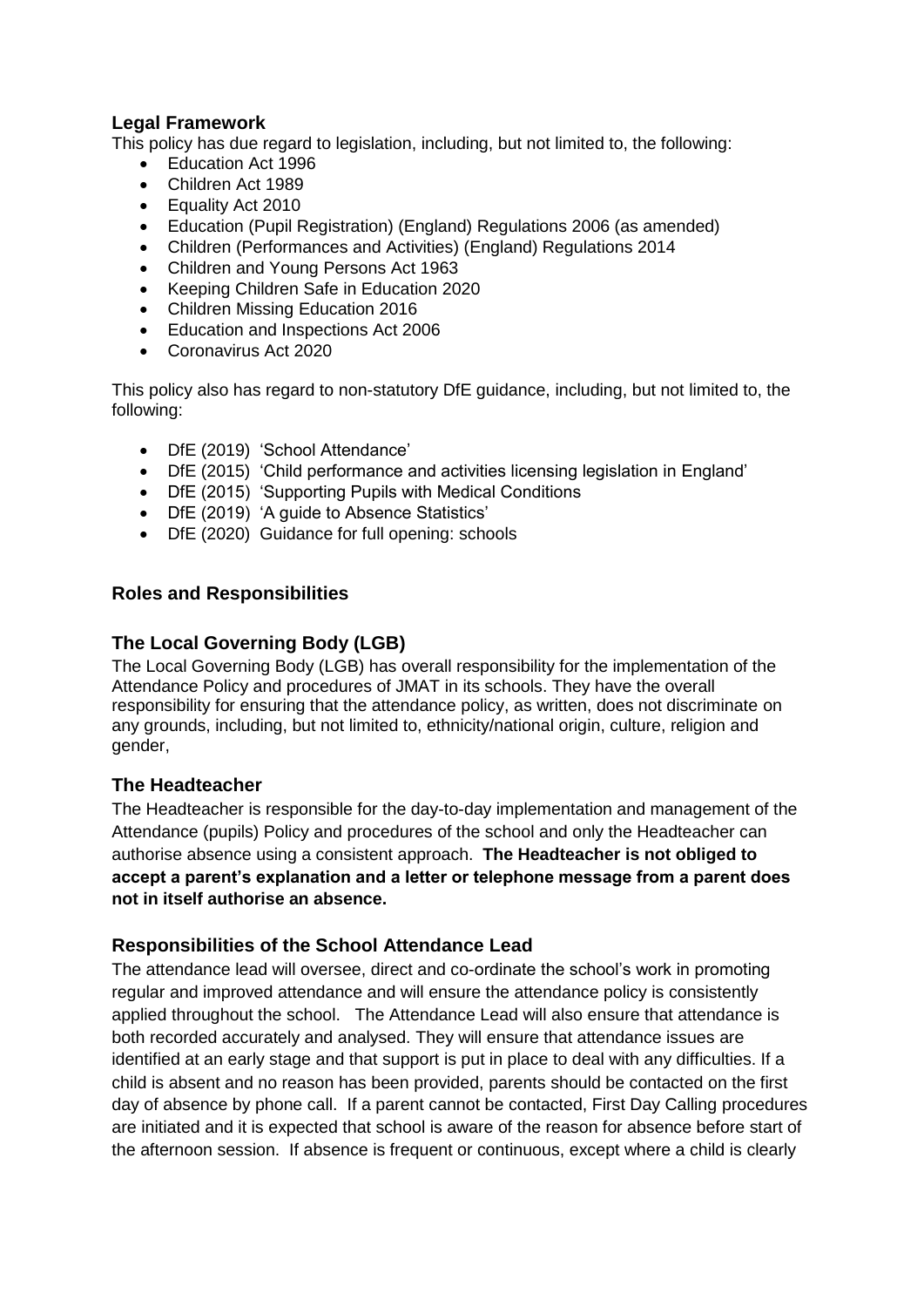unwell, the attendance lead will make sure that contact is made with parent(s) to discuss reasons for their child's absence.

#### **Responsibilities of Staff, including teachers, support staff and volunteers**

All staff (teaching and support) in school have a key role to play in supporting and promoting excellent school attendance and will work to provide an environment in which all our pupils are eager to learn, feel valued members of the school community and look forward to coming to school every day. **Staff also have a responsibility to set a good example in matters relating to their own attendance and punctuality. This is now part of the National Standards for Teachers.** 

School staff will:

- Ensure all pupils are registered accurately.
- Promote and reward good attendance with pupils at all appropriate opportunities.
- Liaise with the attendance leader on matters of attendance and punctuality.
- Communicate any concerns or underlying problems that may account for a child's absence.
- Support pupils with absence to engage with their learning once they are back in school.

#### **Parental Responsibility**

Parents have a legal duty to ensure their children attend school regularly (Section 444 of the 1996 Education Act). Permitting absence from school that is not authorised by the school creates an offence of law. Parents who are concerned about sending their child to school during the coronavirus pandemic must discuss their concerns with the Headteacher, so their worries can be addressed and mitigated where possible, using the risk assessments in place.

Regular attendance is essential for the all-round development of the child and they should be allowed to take full advantage of educational opportunities available to them to make good progress in their learning. Poor attendance undermines their educational progress and can sometimes affect their emotional health, well-being and social development.

Section 444 of the Education Act 1996 states that parents are guilty of an offence of failing to secure regular attendance at school unless they can prove that the child was absent due to:

- Leave being granted by school (authorised holiday)
- Sickness or any other unavoidable cause (the sickness or unavoidable cause must relate to the child, not the parent).
- Religious observance (authorised by the school)
- Failure by the local authority to provide transport.

#### **Parents will:**

- Inform the school on the morning of the first day if their child is absent
- Provide accurate and up-to-date contact details and update the school if their details change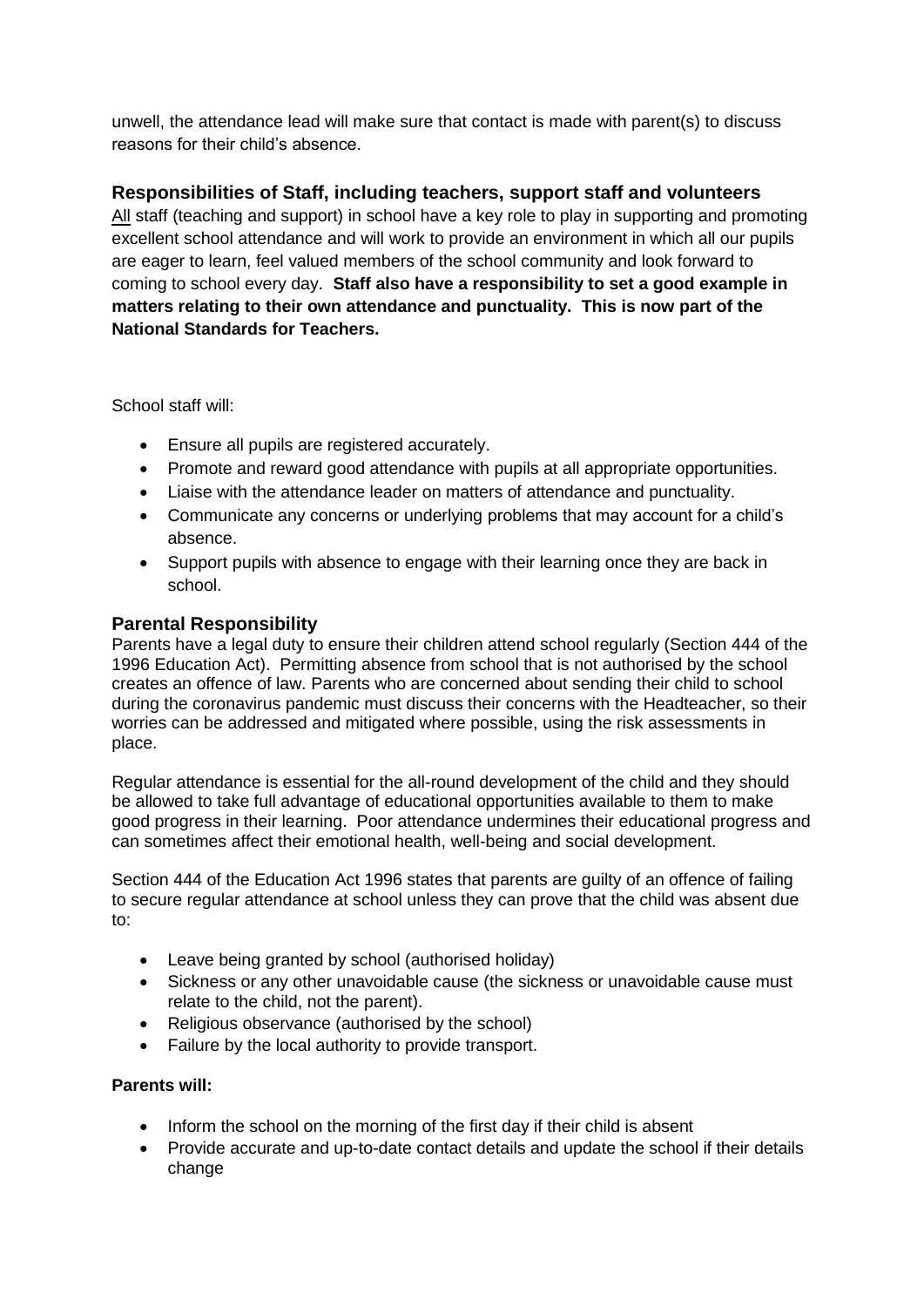- Discuss with class teacher/school staff any planned absences well in advance
- Support school with their child in aiming for 100% attendance each year.
- Avoid taking their child out of school for non-urgent medical or dental appointments. If a pupil has to attend an appointment during school time, they will attend school before and after the appointment wherever possible.
- Only request leave of absence if it is for an exceptional circumstance.

#### **Authorised and unauthorised absence**

#### **Term-Time Leave**

JMAT's aim is to prepare pupils for their future lives and careers. With this in mind, we require parents to observe the school holidays as prescribed.

#### **The Headteacher is unable to authorise holidays during term-time.**

The Headteacher is only allowed to grant a leave of absence in exceptional circumstances. Applications will be made in advance and the Headteacher will be satisfied by the evidence which is presented, before authorising term-time leave.

The Headteacher will determine the amount of time a pupil can be away from school during term time. Any leave of absence is at the discretion of the Headteacher.

Any requests for leave during term-time will be considered on an individual basis and the pupil's previous attendance record will be taken into account.

Request for leave will not be granted in the following circumstances:

- Immediately before and during assessment periods
- When a pupil's attendance record shows any unauthorised absence
- Where a pupil's authorised absence record is already above 10 percent for any reason

If parents take their child out of school during term-time without authorisation from the Headteacher, they may be subject to sanctions such as a fixed penalty fine.

The following reasons are also examples of when absence will not be authorised:

- Persistent non-specific illness e.g. poorly/unwell
- Absence of siblings if one child is ill
- Oversleeping
- Inadequate clothing/uniform
- Confusion over school dates
- Medical/dental appointments of more than half a day without good reasons
- Child's/family birthday
- Shopping trip
- Family holidays (with some rare occasions)

#### **Lateness**

JMAT understands that punctuality is of the upmost importance and lateness will not be tolerated and at Hooton Pagnell All Saints, the register is taken at 8.45am. Pupils arriving after this time must enter school by the main entrance and report to Reception where their name and the reason for lateness will be recorded. The register will close 35 minutes after the register has been taken. Pupils arriving after the register has closed will be marked as late after registration (Code 'U') and this will count as an unauthorised absence. Frequent lateness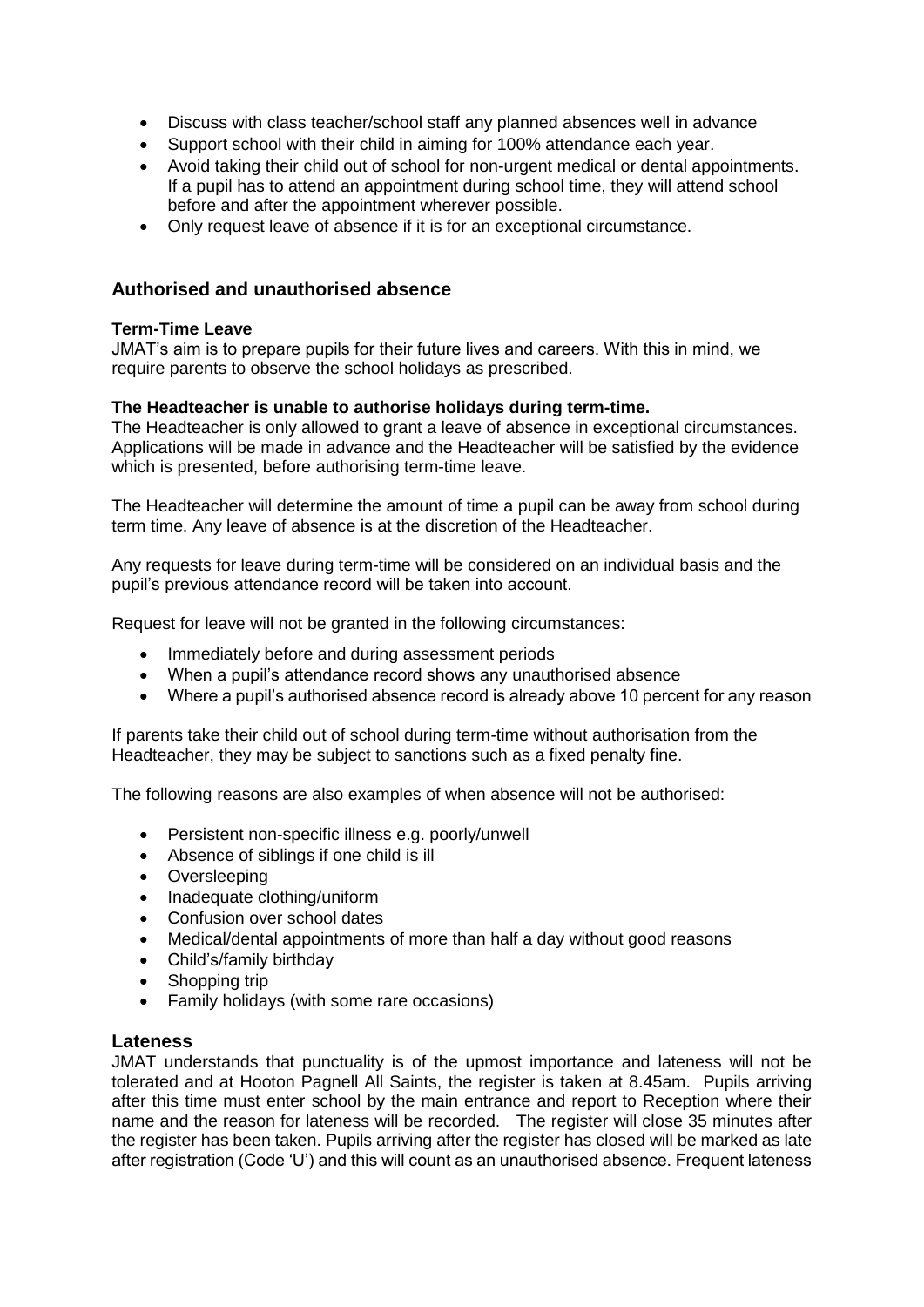after the register has closed (Code 'U') will be discussed with parents and could provide grounds for prosecution or a Fixed Penalty Notice.

#### **Religious Observances**

The school will take advice from local religious leaders of all faiths to establish the appropriate number of days of absence required for religious festivals. Parents are required to inform the school in advance if absences are required for days of religious observance.

#### **Modelling, sport and acting performances/activities**

Under Section 37 of the Children and Young Persons Act 1963, all pupils engaging in performances/activities (whether they, or another person, receives payment or not), which require them to be absent from school, are required to obtain a license from the LA which authorises their absence(s).

Where a pupil requests to be absent for a performance or activity, the individual or organisation responsible for organising, producing or running the activity/performance is required to request a license form the pupil's home LA.

#### **Legal Sanctions**

JMAT supports the Doncaster MBC Code of Conduct for the issuing of Fixed Penalty Notices (FPN).

In law, an offence occurs if a parent fails to secure a child's attendance at a school at which they are a registered pupil and that absence is not authorised by the school. Fixed Penalty Notices supplement the existing sanctions currently available under Section 444 of The Education Act 1996, Section 103 of the Education and Inspections Act 2006 or Section 36 of The Children Act 1989 to enforce attendance at school where appropriate, subject to statutory defences. The Early Help and Family Engagement Service, within the Local Authorities' Children's Services deliver this responsibility.

#### **Children Missing Education**

Knowing where children are during school hours is an extremely important aspect of safeguarding. Missing school can be an indicator of abuse and neglect and may also raise concerns about others safeguarding issues, including the criminal exploitation of children.

We monitor attendance carefully and address poor or irregular attendance without delay. We will always follow up with parents/carers when pupils are not at school.

Children Missing Education (CME) are defined as children of compulsory school age who are not on a school roll and who are not receiving a suitable education elsewhere: for example, at home, privately, or in alternative provision. (Education and Inspections Act 2006)

Children referred as Missing from Education should only be removed from the school roll on the advice of and following consultation with the Children Missing Education Officer and authorisation from the service.

Where a child is missing from education, Local Authority guidance will be followed, by completing a Child Missing Education referral form for the following circumstances:-

- The child fails to attend without explanation
- The child is expected to start at school but does not arrive
- The child does not return from a planned holiday (authorised or unauthorised)
- The child leaves the authority without a destination. (Rotherham MBC CME policy February 2018) – (Appendix 3)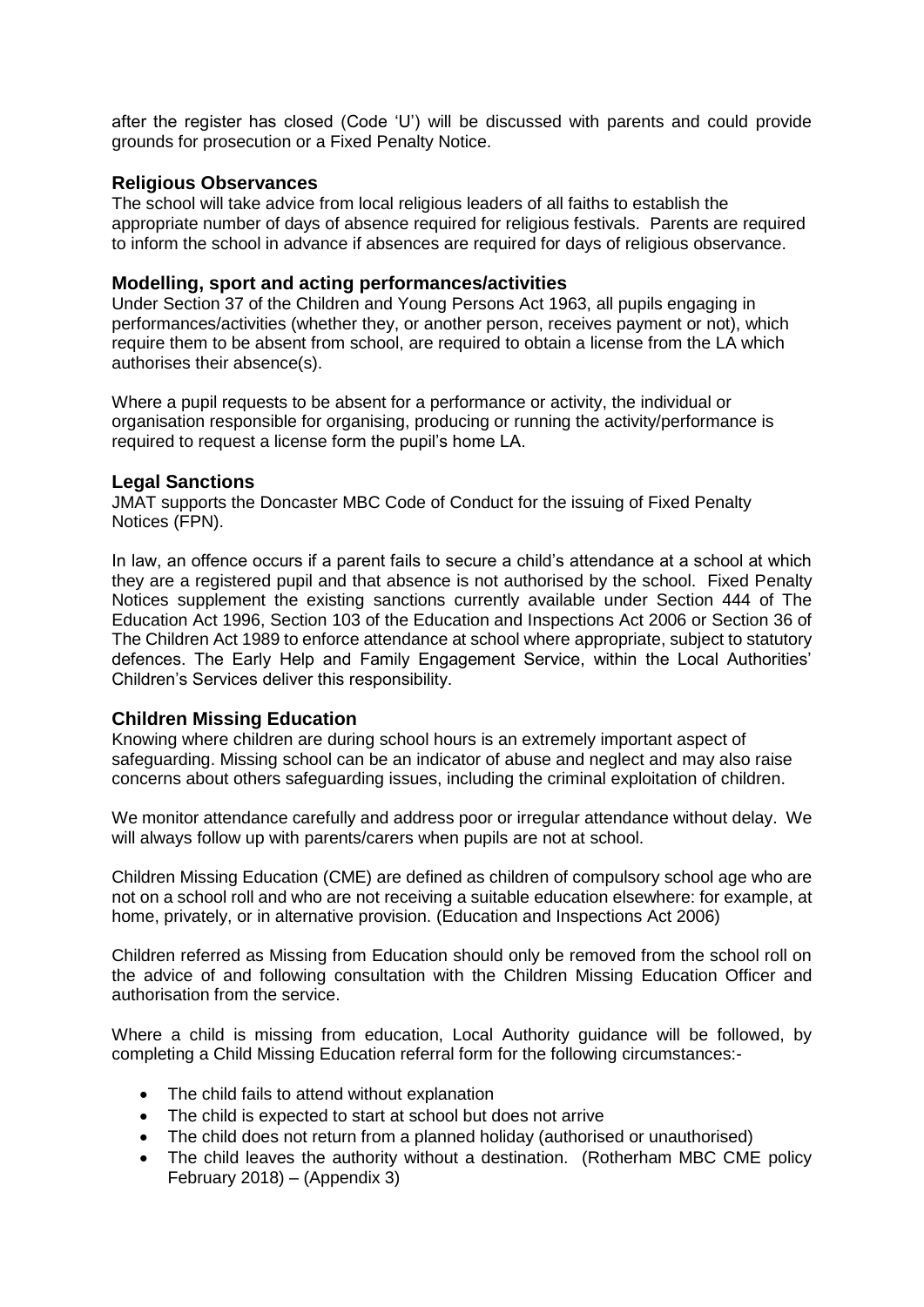#### **Young Carers**

JMAT understands the difficulties that face young carers. The school will endeavour to identify young carers at the earliest opportunity from enrolment at the school and throughout their time at the school. The school takes a caring and flexible approach to the needs of young carers and each pupil will be examined on a case-by-case basis, involving other agencies if appropriate.

#### **Children with Special Education Needs and Disabilities**

Pupils should not be penalised if their absence from school is related to their medical condition, such as attending hospital appointments. In order to avoid being fined for nonattendance, parents must obtain permission from the school in advance of the appointment, so that the absence can be treated as authorised. An absence can also be authorised if the child is too ill to attend school and the school is notified of that as soon as possible.

Although school staff should use their discretion and judge each case on its merits with reference to the

child's individual healthcare plan, it is not generally acceptable to:

 penalise children for their attendance record if their absences are related to their medical condition, e.g. hospital appointments'. (Supporting Children with medical conditions 2015, Statutory Guidance, Department for Education)

JMAT suggest that a child who has time away from school for unavoidable medical appointments during school time (for example child development assessments) should still be appropriately rewarded for attendance in order to encourage and promote good attendance.

#### **Attendance Monitoring Procedures**

- JMAT has adopted the following attendance monitoring procedures, to ensure that pupils' attendance meets the expected standard, and effective intervention is provided where pupils' attendance falls below the standard
- Attendance is discussed by classroom staff and pupils on a regular basis. Any attendance/punctuality trends noticed by classroom teachers are passed on immediately to SLT.
- Contact is made with parents on the first day of absence for any pupil absence not reported. (School should ensure that they have at least 4 contact numbers for pupils).
- If contact cannot be made to ascertain why the pupil is not in school then a Safe and Well home visit should be considered especially if there are already safeguarding concerns.
- School should arrange calls and meetings with parents to discuss attendance issues.
- School should monitor attendance and where necessary refer to and work with the Local Authority/JMAT Attendance Consultant to tackle persistent absence.
- School should send out letters to parents raising concerns if a pupil's attendance falls below 96%.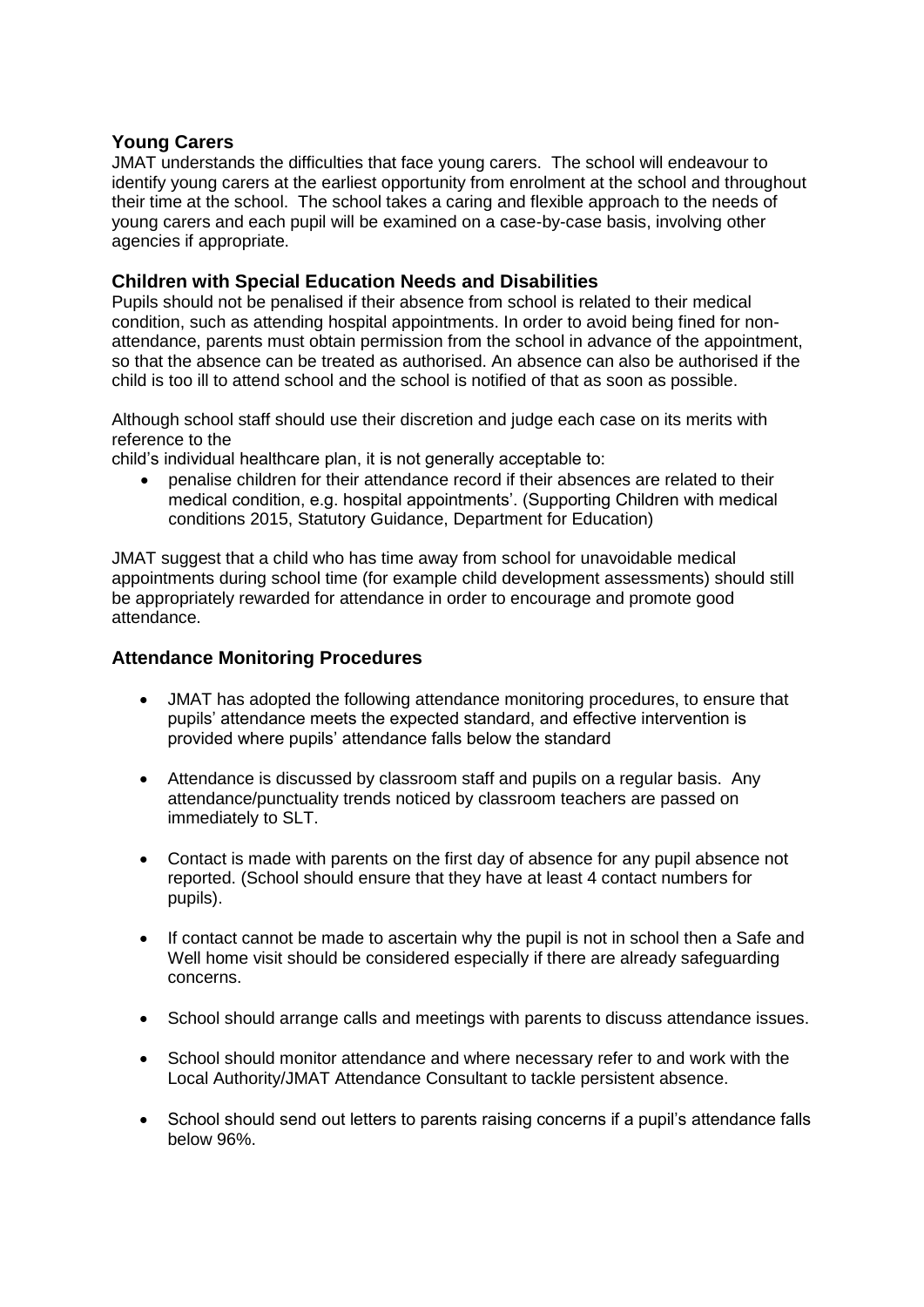• School should consider using the local authority guidelines for attendance if a child's attendance falls below 92%.

#### **Monitoring and review**

This policy is reviewed annually by the **School Attendance Lead** and the **Safeguarding Director.**

Any changes made to this policy by the above will be communicated to all members of staff. The policy is available for public view on the JMAT website.

All members of staff are required to familiarise themselves with all processes and procedures outlined in this policy as part of their induction programme. The next scheduled review date for this policy is **September 2022.**